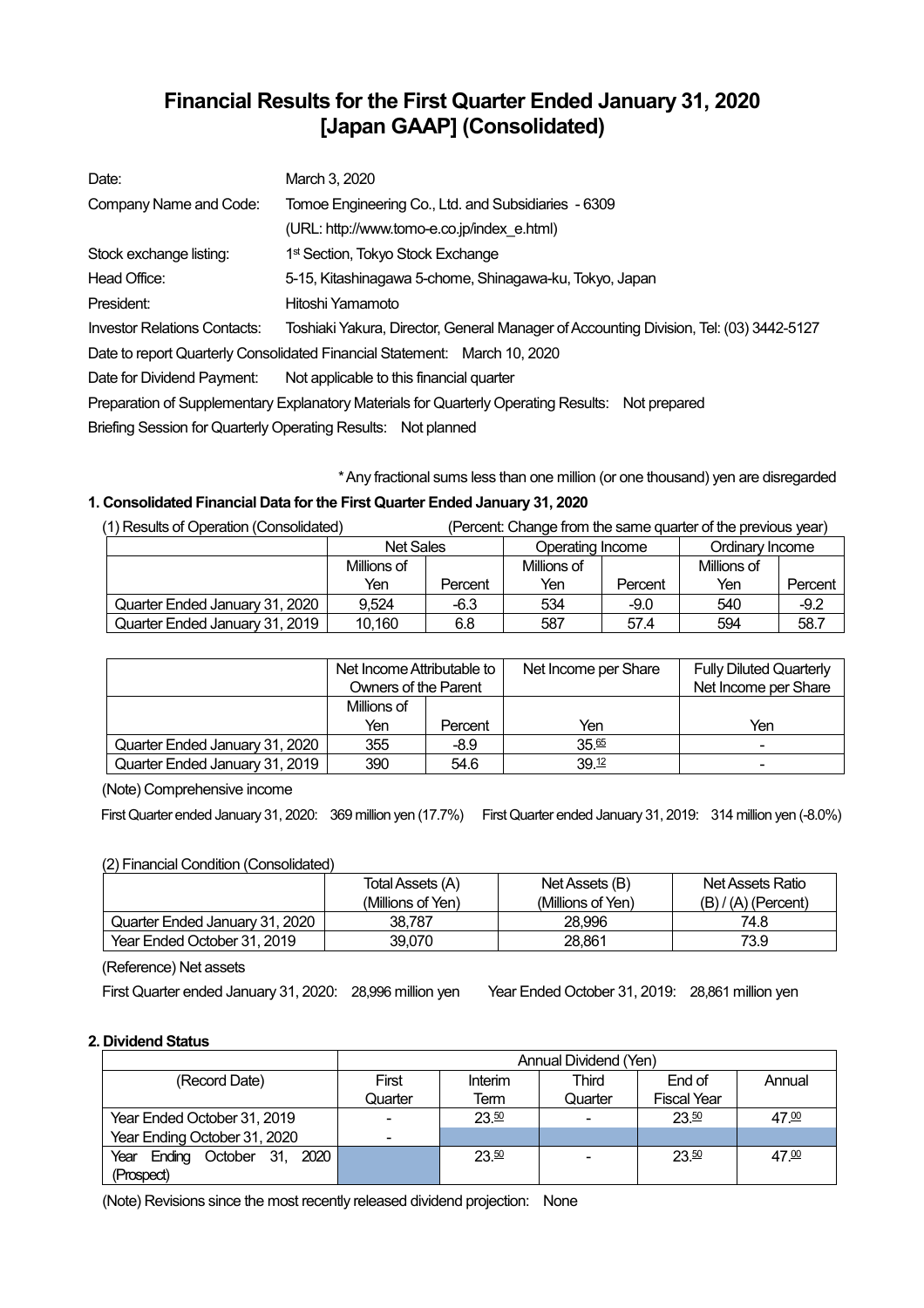#### **3. Forecast for Earnings forthe Year Ending October 31, 2020 (Consolidated)**

|           |                  | (Percent change from the previous Full Business Year) |
|-----------|------------------|-------------------------------------------------------|
| Not Colon | Operating Incomo | Ordinan I Ingama                                      |

|                    | Net Sales         |           | Operating Income  |           | Ordinarv Income   |           |
|--------------------|-------------------|-----------|-------------------|-----------|-------------------|-----------|
|                    | (Millions of Yen) | (Percent) | (Millions of Yen) | (Percent) | (Millions of Yen) | (Percent) |
| Full Business Year | 700<br>44.        | 04        | 2.250             | -5.3      | 2.250             | $-5.6$    |

|                           | Net Income Attributable to      |      | Net Income per Share |
|---------------------------|---------------------------------|------|----------------------|
|                           | Owners of the Parent            |      |                      |
|                           | (Millions of Yen) $ $ (Percent) |      | Yen                  |
| <b>Full Business Year</b> | 1.500                           | -4.4 | $150\frac{33}{2}$    |

(Note) Revisions since the most recently released dividend projection: None

#### **Notes**

(1) Significant changes in subsidiaries during this period (changes in specific subsidiaries involving changes in the scope of consolidation): None

Number of new subsidiaries: (Company names):

Number of eliminated subsidiaries: (Company names):

(2)Adoption of the specific accounting method to create quarterly consolidated financial statements: None

(3) Changes in accounting policies, accounting estimates, and retrospective restatements.

- 1) Change in accounting policies due to revision of accounting standard: None
- 2) Other changes than the above 1): None
- 3) Change in accounting estimates: None
- 4) Retrospective restatements: None

## (4) Number of outstanding shares (Common stock)

| 1) Number of outstanding shares as of quarter-end and year-end (including treasury stocks) |                                        |  |  |  |  |
|--------------------------------------------------------------------------------------------|----------------------------------------|--|--|--|--|
| At January 31, 2020: 10,533,200 shares                                                     | At October 31, 2019: 10,533,200 shares |  |  |  |  |
| 2) Number of treasury stocks as of quarter-end and year-end                                |                                        |  |  |  |  |
| At January 31, 2020: 554,861 shares                                                        | At October 31, 2019: 554,861 shares    |  |  |  |  |
| 3) Number of average shares (accumulated quarterly total)                                  |                                        |  |  |  |  |
| At January 31, 2020: 9,978,339 shares<br>At January 31, 2019: 9,978,339 shares             |                                        |  |  |  |  |

\*The quarterly earnings report is exempt from the quarterly review by certified public accountant or audit firm.

\*Explanations for appropriate use of the earnings forecast and other special instructions

The forward-looking statements such as a forecast of our financial results described herein are based on the information currently available to us and certain assumptions that we believe are reasonable. Actual results could differ materially due to various factors.

Please refer to the Attachments on page 3, (3) [Analysis of Future Forecast on Quarterly Consolidated Earnings Forecast] of 1. [Qualitative Information on Quarterly Consolidated Operating Results] for the operating results forecast.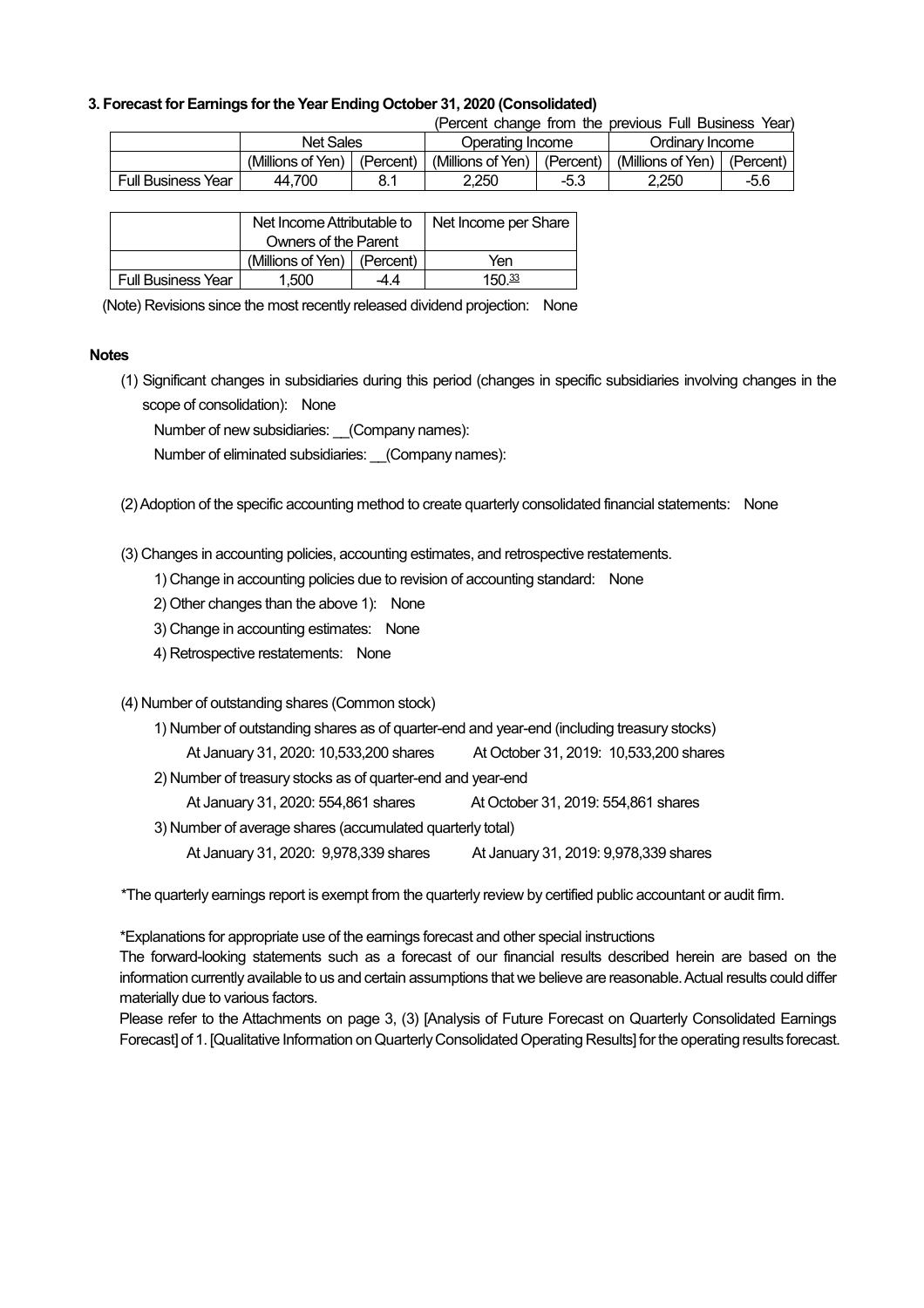## **Table of Contents (Supporting Data)**

| (1)<br>(2)<br>(3) |                                                                                                |  |
|-------------------|------------------------------------------------------------------------------------------------|--|
|                   |                                                                                                |  |
| (2)               | Quarterly Consolidated Statement of Income & Quarterly Consolidated Statement of Comprehensive |  |
| (3)               |                                                                                                |  |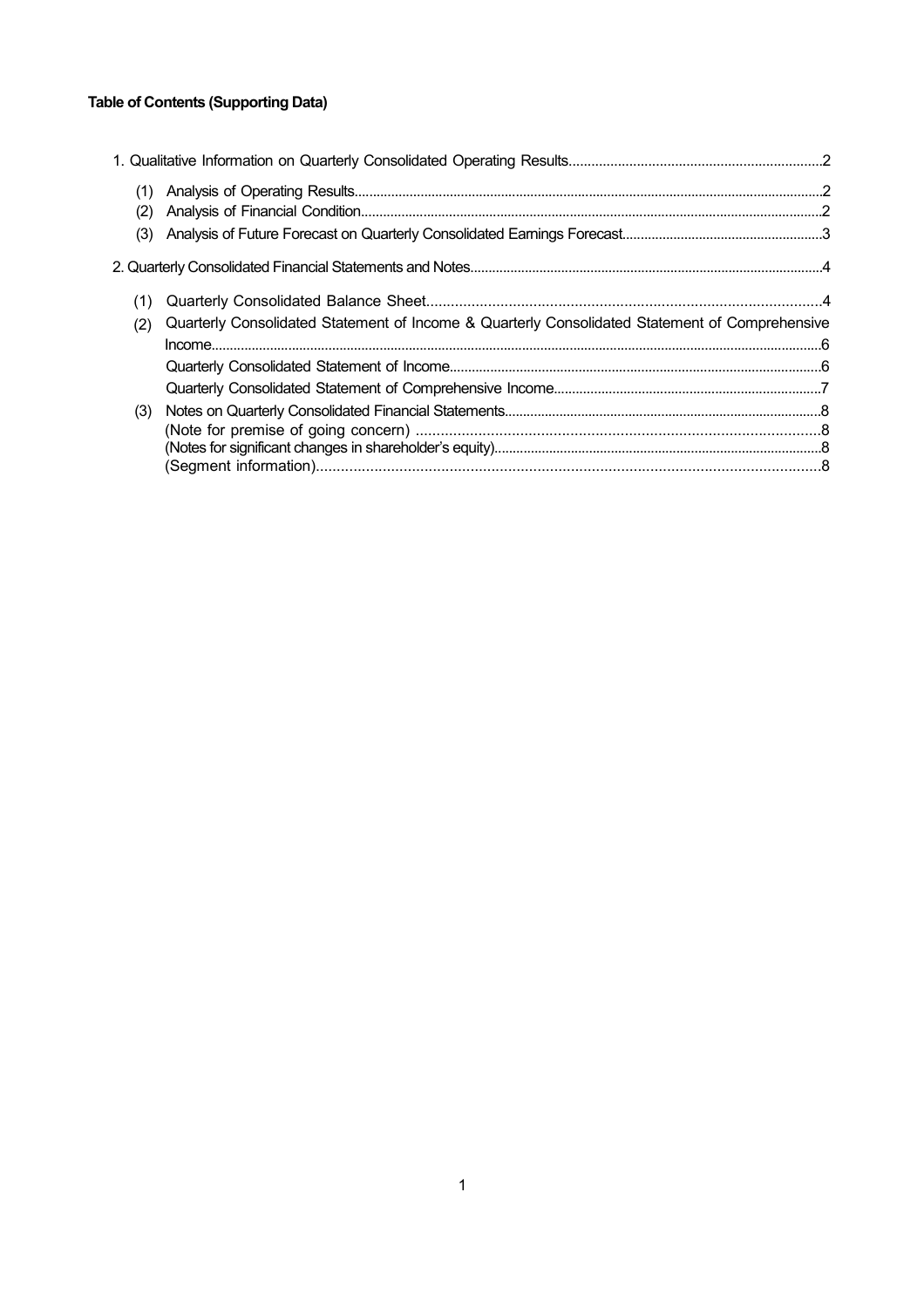## **1. Qualitative Information on Quarterly Consolidated Operating Results**

### **(1) Analysis of Operating Results**

Constrained by slowing exports, as well as a decline in private consumption and reductions in capital investment following a consumption tax increase, Japan's economy began to contract during the first quarter. Overseas, the U.S. economy remains strong, but Europe's economy continues to be sluggish, and China's economy is experiencing a slowing rate of growth.

Given these circumstances, net sales for the Tomoe Engineering Group for the consolidated first quarter decreased 6.3% from the same period last year to 9,524 million yen because of decreasing sales in both the Machinery& Equipment Business and Chemical Products Business. From anearnings aspect, operating income was 534 million yen, 9.0% down from the same period last year because of lower income in both the Machinery & Equipment Business and Chemical Products Business, while ordinary income came to 540 million yen, 9.2% down from the same period last year. Net income attributable to owners of the parent was 355 million yen, 8.9% down from the same period last year.

#### Operating results by respective segment were as follows.

#### (Machinery & Equipment Business)

In the Machinery & Equipment Business, consolidated net sales for the year-to-date period were 2,107 million yen, 1.0% down from the same period last year. For domestic private sector demand as a whole, net sales of machinery, equipment and construction works for domestic public sector demand and net sales of components and repair services for overseas markets were higher, but net sales of machinery for overseas markets, together with net sales of components and repair services for domestic public sector demand, exhibited weaker results.

With respect to earnings, operating income was affected by the decline in gross margin because of lower net sales and higher selling, general and administrative expenses, and amounted to 139 million yen, 15.2% down from the same period one year earlier.

#### (Chemical Products Business)

In the Chemical Products Business, net sales of materials for motor vehicles, housing and construction applications in the industrial materials sector, materials for semiconductor manufacturing devices in the advanced materials sector, and materials in the synthetic resin sector decreased. As a result, net sales of consolidated first quarter were 7,416 million yen, 7.7% down from the same period last year.

With respect to earnings, operating income was 394 million yen, 6.6% down from the same period last year, against a backdrop of a fall in revenue.

#### **(2) Analysis of Financial Condition**

Total assets as of the end of the consolidated first quarter under review were 38,787 million yen, down 0.7% or 283 million yen from the end of the previous consolidated fiscal year. This mainly reflected an increase in work in process and electronically recorded monetary claims, and a decrease in cash and deposits.

Liabilities were 9,790 million yen, down 4.1% or 419 million yen from the end of the previous consolidated fiscal year, mainly because of an increase in electronically recorded monetary debt, and a decrease in provision for bonuses and income tax payable.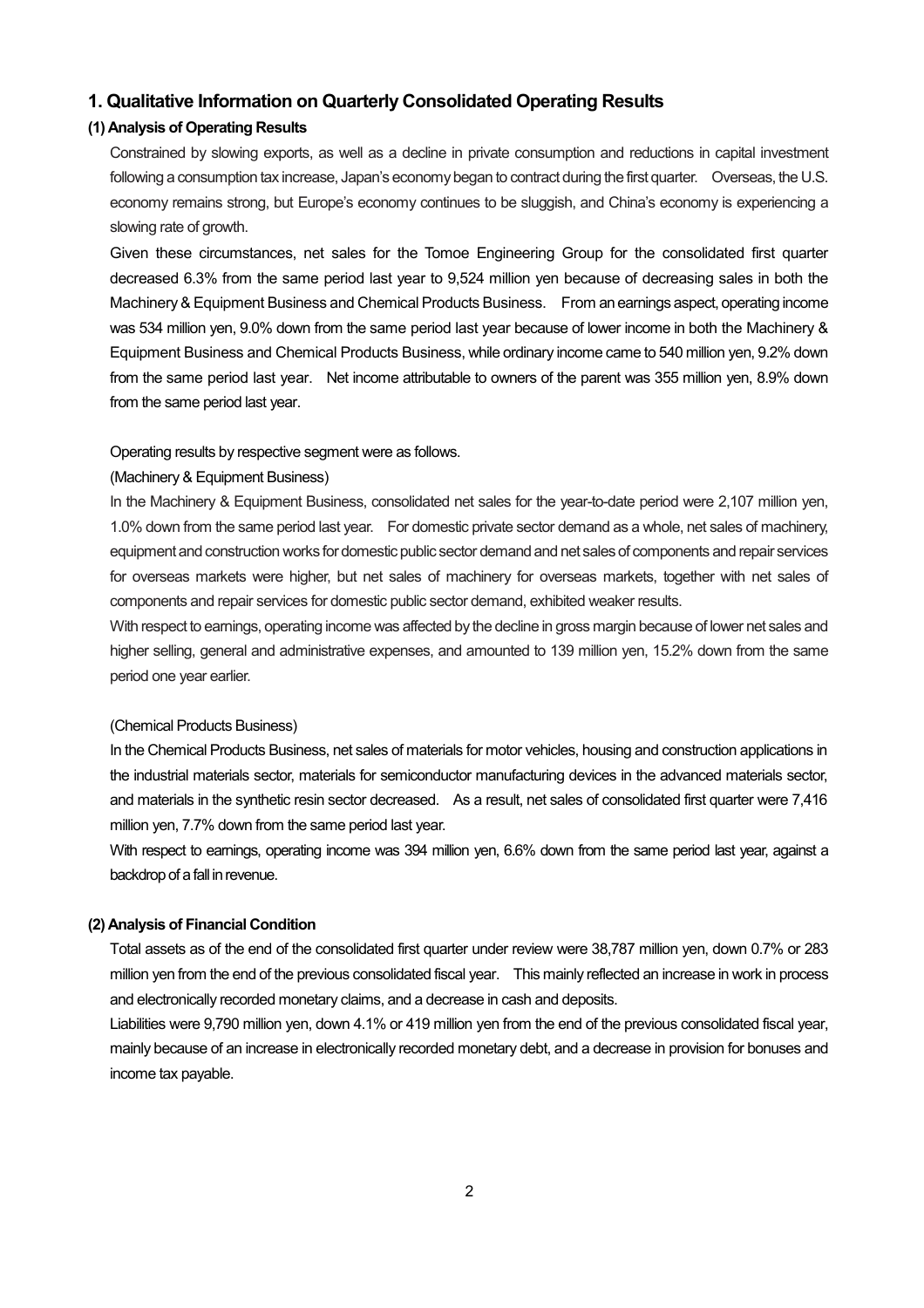Net assets stood at 28,996 million yen, 135 million yen or 0.5% up from the end of the previous consolidated fiscal year. This mainly reflected a decrease in valuation difference on available-for-sale securities, and an increase in retained earnings and foreign currency translation adjustment.

As a result of the above changes, the equity ratio at the end of the consolidated first quarter under review increased by 0.9 point compared with the end of the previous consolidated fiscal year to 74.8%.

#### **(3) Analysis of Future Forecast on Quarterly Consolidated Earnings Forecast**

There are no revisions to the consolidated earnings forecast figures for the fiscal year ending in October 31, 2020 that were announced in the "Financial Results for the Fiscal Year Ended October 31, 2019 [Japan GAAP] (Consolidated)" released on December 6, 2019.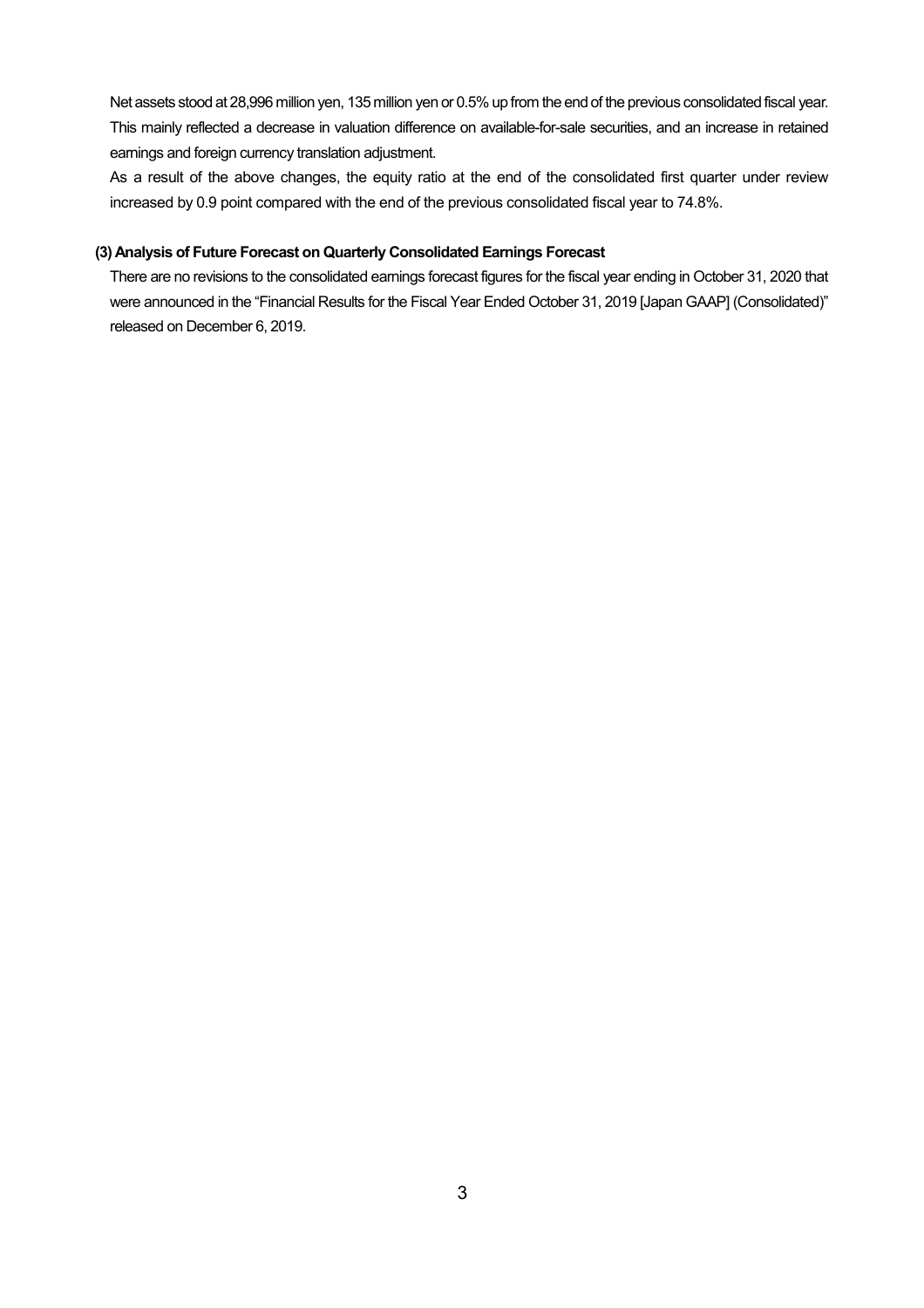## **2. Quarterly Consolidated Financial Statements**

**(1) Quarterly Consolidated Balance Sheet (First Quarter)**

|                                                | (Thousands of Yen)          |                             |  |
|------------------------------------------------|-----------------------------|-----------------------------|--|
|                                                | <b>End of Previous Year</b> | <b>End of First Quarter</b> |  |
| <b>Assets</b>                                  | (October. 31, 2019)         | (January 31, 2020)          |  |
| <b>Current Assets</b>                          |                             |                             |  |
| Cash and Deposits                              | 12,147,981                  | 10,365,994                  |  |
| Notes and Accounts Receivable-Trade            | 10,432,830                  | 10,520,758                  |  |
| <b>Electronically Recorded Monetary Claims</b> | 1,904,539                   | 2,350,008                   |  |
| Merchandise and Finished Goods                 | 3,242,217                   | 3,208,257                   |  |
| <b>Work in Process</b>                         | 1,200,360                   | 1,787,500                   |  |
| <b>Raw Materials and Supplies</b>              | 1,014,166                   | 1,398,689                   |  |
| <b>Others</b>                                  | 381,860                     | 432,239                     |  |
| <b>Allowance for Doubtful Accounts</b>         | $-63,652$                   | $-63,459$                   |  |
| <b>Total Current Assets</b>                    | 30,260,304                  | 29,999,988                  |  |
| <b>Noncurrent Assets</b>                       |                             |                             |  |
| Property, Plant and Equipment                  |                             |                             |  |
| <b>Buildings and Structures</b>                | 4,608,252                   | 4,561,040                   |  |
| <b>Accumulated Depreciation</b>                | $-1,954,347$                | $-1,935,246$                |  |
| <b>Buildings and Structures, Net</b>           | 2,653,904                   | 2,625,793                   |  |
| Machinery, Equipment and Vehicles              | 3,771,107                   | 3,813,488                   |  |
| <b>Accumulated Depreciation</b>                | $-3,284,685$                | $-3,331,702$                |  |
| Machinery, Equipment and Vehicles, Net         | 486,422                     | 481,786                     |  |
| Land                                           | 1,930,720                   | 1,930,825                   |  |
| Construction in progress                       | 123,271                     | 114,377                     |  |
| <b>Others</b>                                  | 1,036,746                   | 1,051,892                   |  |
| <b>Accumulated Depreciation</b>                | $-955,308$                  | $-936,568$                  |  |
| Others, Net                                    | 81,437                      | 115,323                     |  |
| <b>Total Property, Plant and Equipment</b>     | 5,275,756                   | 5,268,105                   |  |
| <b>Intangible Assets</b>                       | 129,094                     | 122,977                     |  |
| <b>Investments and Other Assets</b>            |                             |                             |  |
| <b>Investment Securities</b>                   | 1,393,589                   | 1,340,917                   |  |
| <b>Guarantee Deposits</b>                      | 349,795                     | 399,184                     |  |
| <b>Net Defined Benefit Assets</b>              | 1,588,079                   | 1,593,984                   |  |
| <b>Deferred Tax Assets</b>                     | 16,446                      | 4,473                       |  |
| <b>Others</b>                                  | 80,562                      | 80,170                      |  |
| Allowance for Doubtful Accounts                | $-22,681$                   | $-22,681$                   |  |
| <b>Total Investments and Other Assets</b>      | 3,405,791                   | 3,396,049                   |  |
| <b>Total Noncurrent Assets</b>                 | 8,810,642                   | 8,787,132                   |  |
| <b>Total Assets</b>                            | 39,070,946                  | 38,787,120                  |  |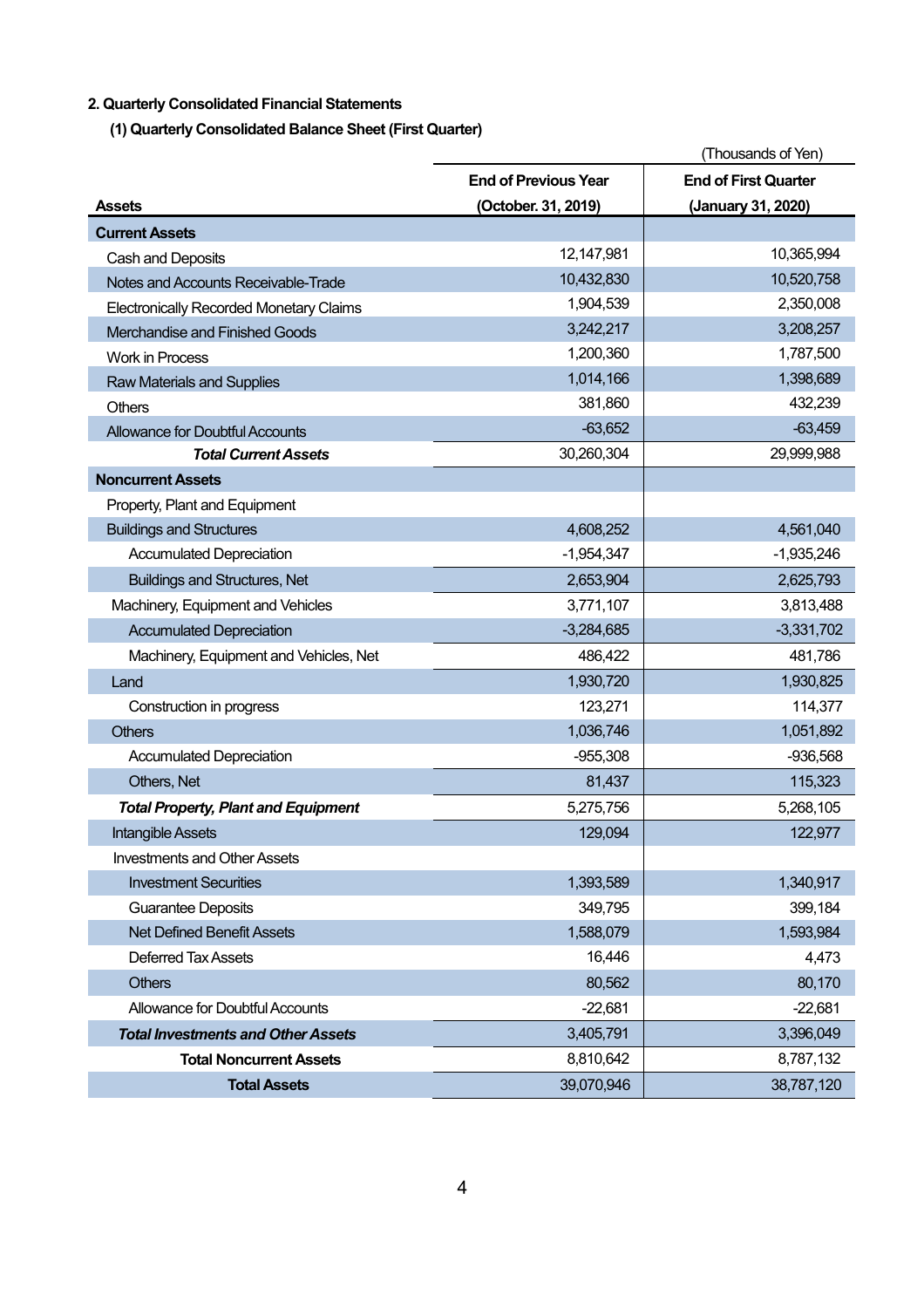|                                                                 | (Thousands of Yen)          |                             |  |
|-----------------------------------------------------------------|-----------------------------|-----------------------------|--|
|                                                                 | <b>End of Previous Year</b> | <b>End of First Quarter</b> |  |
| <b>Liabilities and Net Assets</b>                               | (October. 31, 2019)         | (January 31, 2020)          |  |
| <b>Liabilities</b>                                              |                             |                             |  |
| <b>Current Liabilities</b>                                      |                             |                             |  |
| Notes and Accounts Payable-Trade                                | 4,165,190                   | 3,817,149                   |  |
| <b>Electronically Recorded Monetary Debt</b>                    | 1,822,509                   | 2,498,188                   |  |
| <b>Accounts Payable-Others</b>                                  | 821,503                     | 776,953                     |  |
| Income Taxes Payable                                            | 430,816                     | 29,924                      |  |
| <b>Advances Received</b>                                        | 577,512                     | 710,358                     |  |
| <b>Provision for Bonuses</b>                                    | 1,160,657                   | 460,461                     |  |
| <b>Provision for Directors' Bonuses</b>                         | 72,627                      | 15,466                      |  |
| Allowance for Product Warranty                                  | 313,350                     | 283,383                     |  |
| <b>Others</b>                                                   | 199,898                     | 400,490                     |  |
| <b>Total Current Liabilities</b>                                | 9,564,068                   | 8,992,376                   |  |
| <b>Noncurrent Liabilities</b>                                   |                             |                             |  |
| Provision for Directors' Retirement Benefits                    | 5,460                       | 5,460                       |  |
| <b>Net Defined Benefit Liabilities</b>                          | 63,208                      | 64,246                      |  |
| <b>Deferred Tax Liabilities</b>                                 | 576,715                     | 728,258                     |  |
| <b>Total Noncurrent Liabilities</b>                             | 645,384                     | 797,964                     |  |
| <b>Total Liabilities</b>                                        | 10,209,452                  | 9,790,341                   |  |
| <b>Net Assets</b>                                               |                             |                             |  |
| <b>Shareholders' Equity</b>                                     |                             |                             |  |
| <b>Capital Stock</b>                                            | 1,061,210                   | 1,061,210                   |  |
| <b>Capital Surplus</b>                                          | 1,483,410                   | 1,483,410                   |  |
| <b>Retained Earnings</b>                                        | 26,043,930                  | 26, 165, 208                |  |
| <b>Treasury Stock</b>                                           | $-363,977$                  | $-363,977$                  |  |
| <b>Total Shareholders' Equity</b>                               | 28,224,573                  | 28,345,850                  |  |
| <b>Accumulated Other Comprehensive Income</b>                   |                             |                             |  |
| Valuation Difference on Available-for-Sale<br><b>Securities</b> | 439,359                     | 397,744                     |  |
| Deferred Gains or Losses on Hedges                              | 1,954                       | 2,001                       |  |
| <b>Foreign Currency Translation Adjustment</b>                  | 83,282                      | 143,442                     |  |
| <b>Total Adjustment on Net Defined Benefit</b>                  | 112,324                     | 107,740                     |  |
| <b>Total Accumulated Other Comprehensive Income</b>             | 636,920                     | 650,928                     |  |
| <b>Total Net Assets</b>                                         | 28,861,494                  | 28,996,779                  |  |
| <b>Total Liabilities and Net Assets</b>                         | 39,070,946                  | 38,787,120                  |  |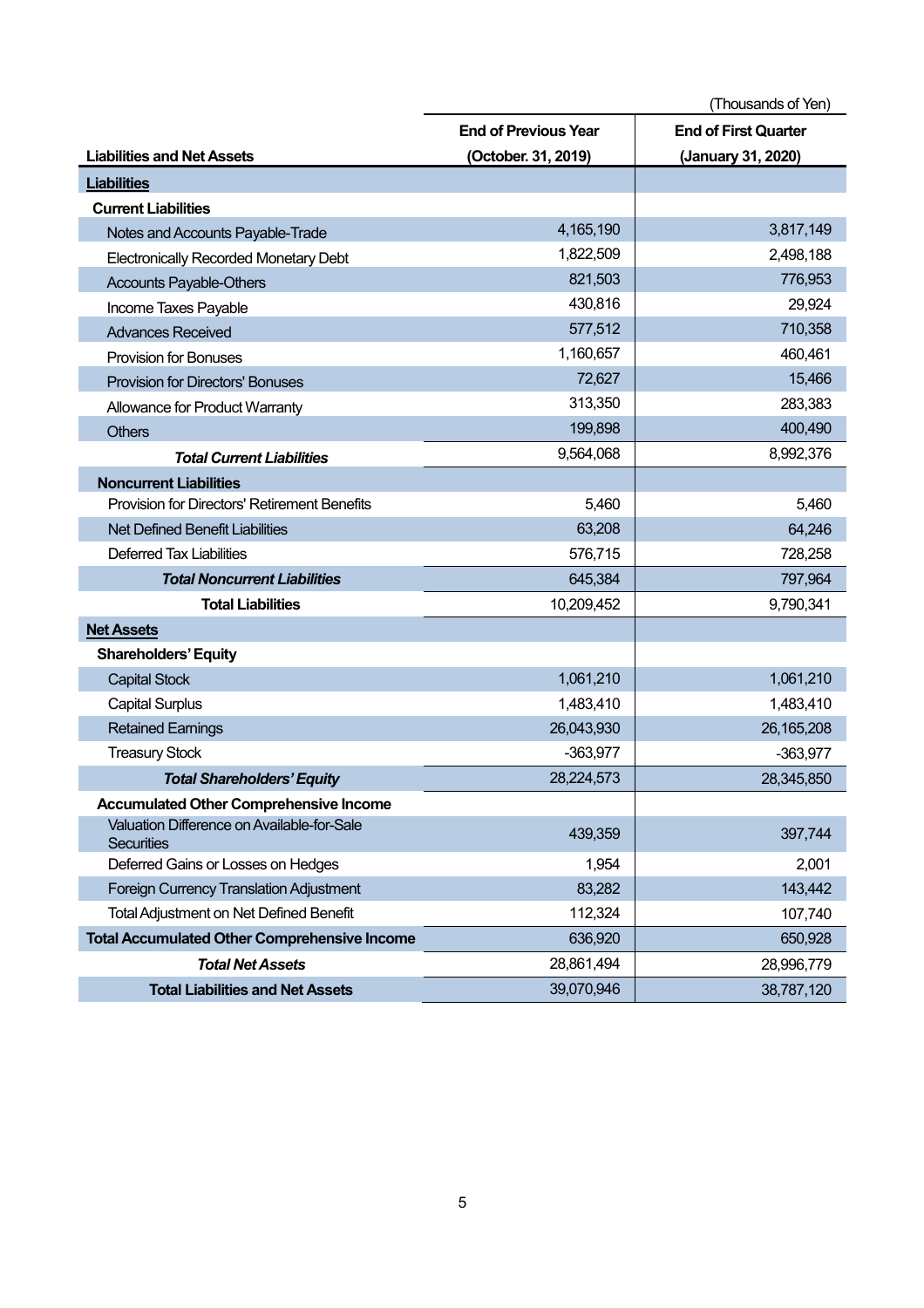**(2) Quarterly Consolidated Statement of Income & Quarterly Consolidated Statement of Comprehensive Income**

**Quarterly Consolidated Statement of Income (First Quarter)**

|                                                     | (Thousands of Yen)                                       |                         |  |
|-----------------------------------------------------|----------------------------------------------------------|-------------------------|--|
|                                                     | <b>First Quarter Ended</b><br><b>First Quarter Ended</b> |                         |  |
|                                                     | <b>January 31, 2019</b>                                  | <b>January 31, 2020</b> |  |
| <b>Net Sales</b>                                    | 10,160,391                                               | 9,524,065               |  |
| <b>Cost of Sales</b>                                | 7,843,306                                                | 7,251,002               |  |
| <b>Gross Profit</b>                                 | 2,317,084                                                | 2,273,062               |  |
| <b>Selling, General and Administrative Expenses</b> | 1,729,828                                                | 1,738,761               |  |
| <b>Operating Income</b>                             | 587,256                                                  | 534,301                 |  |
| <b>Non-Operating Income</b>                         |                                                          |                         |  |
| Interest Income                                     | 346                                                      | 457                     |  |
| Dividends Income                                    | 10,835                                                   | 12,040                  |  |
| <b>Rent Income</b>                                  | 1,792                                                    | 1,792                   |  |
| Foreign Exchange Gains                              | 1,107                                                    |                         |  |
| <b>Others</b>                                       | 7,452                                                    | 7,356                   |  |
| <b>Total Non-Operating Income</b>                   | 21,535                                                   | 21,648                  |  |
| <b>Non-Operating Expenses</b>                       |                                                          |                         |  |
| <b>Interest Expenses</b>                            | 11,286                                                   | 2,983                   |  |
| <b>Commission Paid</b>                              | 756                                                      | 756                     |  |
| <b>Sales Discount</b>                               | 2,031                                                    | 1,657                   |  |
| <b>Foreign Exchange Losses</b>                      |                                                          | 7,230                   |  |
| <b>Others</b>                                       | 198                                                      | 3,254                   |  |
| <b>Total Non-Operating Expenses</b>                 | 14,272                                                   | 15,882                  |  |
| <b>Ordinary Income</b>                              | 594,518                                                  | 540,067                 |  |
| <b>Extraordinary Losses</b>                         |                                                          |                         |  |
| Loss on Evaluation of Investment Securities         | 6,175                                                    |                         |  |
| <b>Total Extraordinary Losses</b>                   | 6,175                                                    |                         |  |
| Income before Income Taxes and Minority Interests   | 588,342                                                  | 540,067                 |  |
| <b>Income Taxes-Current</b>                         | 17,324                                                   | 7,005                   |  |
| Income Taxes-Deferred                               | 180,697                                                  | 177,293                 |  |
| <b>Total Income Taxes</b>                           | 198,022                                                  | 184,298                 |  |
| <b>Net Income</b>                                   | 390,320                                                  | 355,768                 |  |
| <b>Net Income Attributable to</b>                   | 390,320                                                  | 355,768                 |  |
| <b>Owners of the Parent</b>                         |                                                          |                         |  |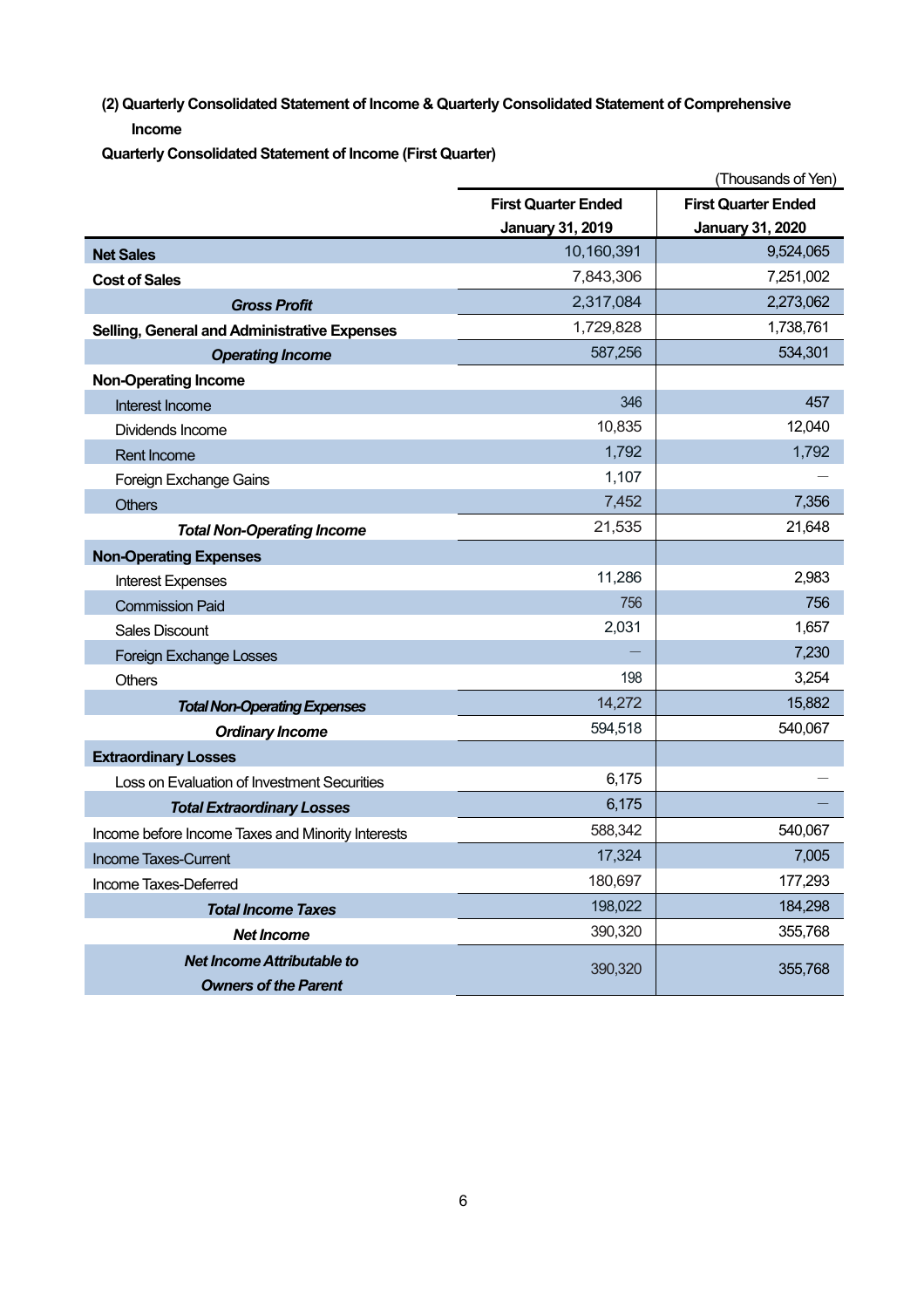## **Quarterly Consolidated Statement of Comprehensive Income (First Quarter)**

|                                                              | <b>First Quarter Ended</b> | <b>First Quarter Ended</b> |  |
|--------------------------------------------------------------|----------------------------|----------------------------|--|
|                                                              | <b>January 31, 2019</b>    | <b>January 31, 2020</b>    |  |
| <b>Net Income</b>                                            | 390,320                    | 355,768                    |  |
| Other Comprehensive Income                                   |                            |                            |  |
| Valuation Difference on Available-for-sale Securities        | $-40.056$                  | $-41,614$                  |  |
| Deferred Gains or Losses (-) on Hedges                       | $-2,886$                   | 46                         |  |
| <b>Foreign Currency Translation Adjustment</b>               | $-28,087$                  | 60,160                     |  |
| Net Defined Benefit                                          | $-5,251$                   | $-4,584$                   |  |
| <b>Total Other Comprehensive Income</b>                      | $-76,282$                  | 14,007                     |  |
| <b>Comprehensive Income</b>                                  | 314,038                    | 369,776                    |  |
| (Breakdown)                                                  |                            |                            |  |
| Comprehensive Income Attributable to Owners of the<br>Parent | 314.038                    | 369.776                    |  |